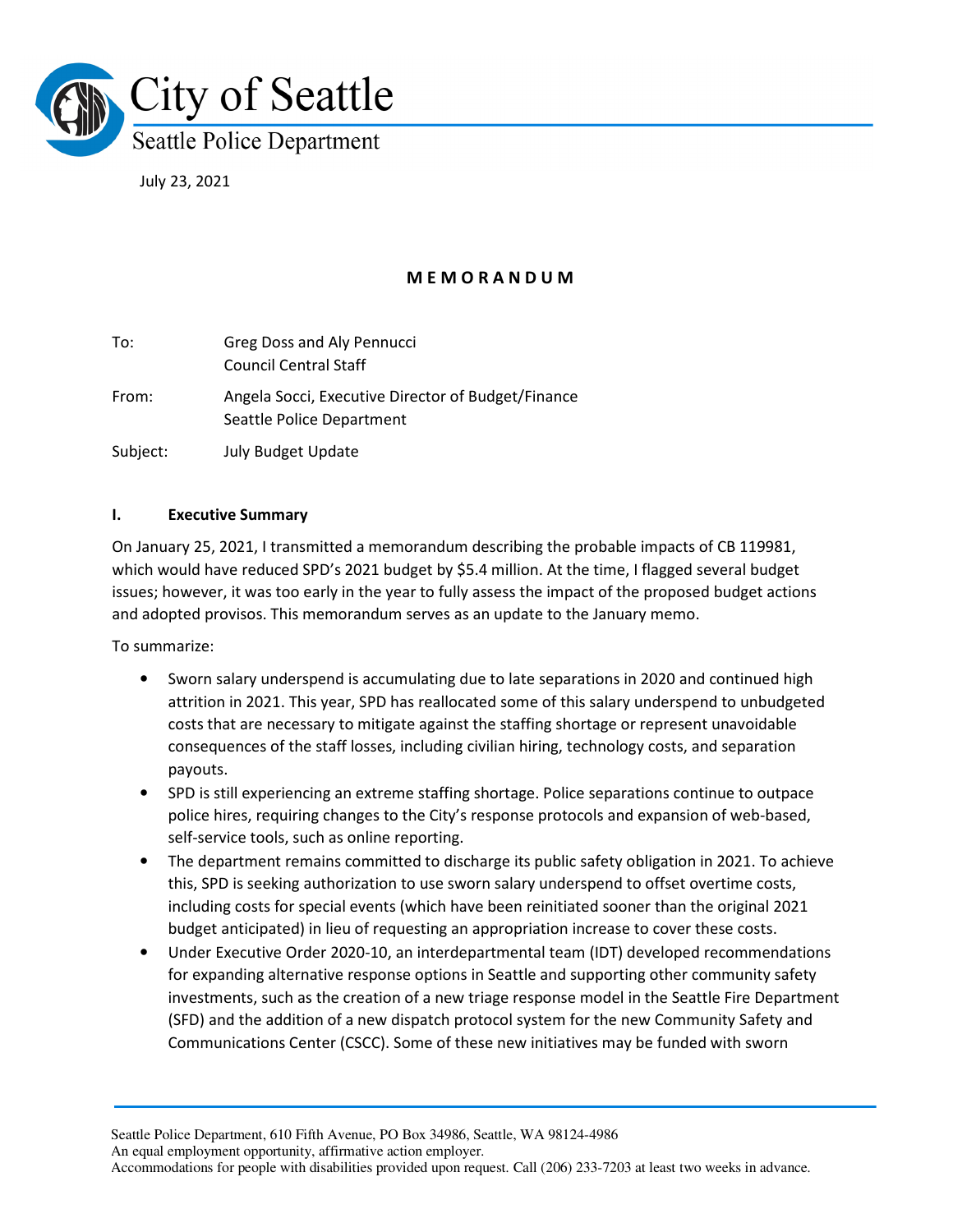vacancy underspend with the understanding that they may also help mitigate sworn staffing shortages.

# II. Background

In January, the department provided a comprehensive overview of the 2021 budget to help inform Council discussions related to CB 119981. At that time, it was difficult to predict how and when the pandemic would end and nearly impossible to project sworn staffing levels. Since then, Seattle achieved a 70% vaccination rate and Washington State officially reopened all while SPD staffing levels declined even further from year-end 2020.<sup>1</sup>

### III. Staffing Update

As previously reported, in 2020, SPD lost more officers than any other year on record. Of the 186 separations, 46% had 7 years of service or less. With recruitment and hiring significantly constrained in the context of COVID, SPD realized a net loss of 135 officers. This year, SPD is continuing to separate officers at an alarming rate. Through June 30, SPD separated 100 officers, suggesting 2021 will soon be the department's second highest attrition year on record. The department is unable to precisely predict how many officers will leave this year and next. However, our current trajectory indicates SPD could separate as many as 160 officers in 2021. That would mean a loss of 321 officers in just two years.

Through June 30, the department hired 38 new officers. Recovery efforts are underway to allow for the return to normal hiring levels by year end. For example, SPD recently engaged a third-party backgrounding service to ensure the police staffing shortage does not impede hiring progress. For budget planning, the department is currently assuming roughly 90 new hires in 2021.

| Year <sup>1</sup>              | <b>Funded</b><br><b>FTE</b> | <b>New Hires</b> | <b>Separations</b> | <b>Net New</b><br><b>Officers</b> | <b>All Sworn</b><br>Officers <sup>2</sup> | Fully<br>Trained <sup>3</sup> | Sworn in<br><b>Service</b> | % Funded<br>in Service |
|--------------------------------|-----------------------------|------------------|--------------------|-----------------------------------|-------------------------------------------|-------------------------------|----------------------------|------------------------|
| 20204                          | 1,497                       | 51               | (186)              | (135)                             | 1.276                                     | 1,231                         | 1,094                      | 73.08%                 |
| $2021 -$<br>Forecast           | 1,343                       | 87               | (160)              | (73)                              | 1,186                                     | 1,165                         | 1,086                      | 80.86%                 |
| $2021 -$<br><b>Actuals YTD</b> | 1,343                       | 38               | (100)              | (62)                              | 1,212                                     | 1,178                         | 1,070                      | 79.67%                 |

### Table 1: Draft SPD Police Officers Hired, Funded, and Available

<sup>1</sup>Based on Q4 figures for 2012-2020.

<sup>2</sup>All Sworn Officers: total count of sworn personnel who have graduated from the Academy and earned sworn commission

<sup>3</sup> Fully Trained Officers: total count of sworn personnel who have successfully completed Phase II-Field Training 4 Includes new officer positions added in 2020.

Source: SPD Draft Sworn Hiring Projections with Actuals through June 2021, 7/14/21

= Budget Estimates as of 7/14/21

<sup>1</sup> https://durkan.seattle.gov/2021/06/seattle-becomes-first-major-american-city-to-fully-vaccinate-70-percent-ofresidents-12-and-older/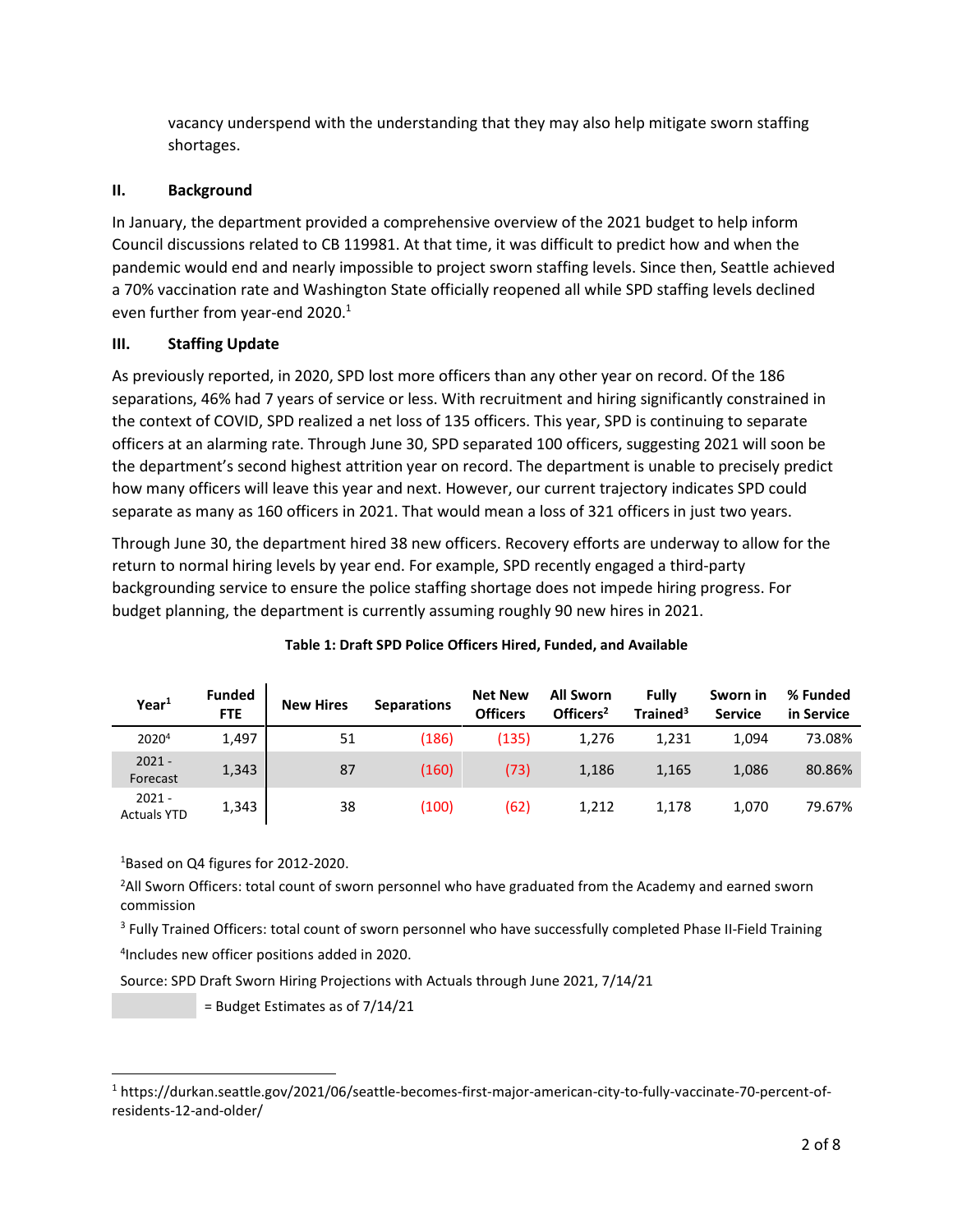The SPD staffing model is used for budgeting and planning purposes only. The calculated fields used to estimate staffing levels in current and future months are based on a series of assumptions that may result in slight deviations from actual staff counts.

#### IV. Budget Implications

SPD predicts approximately \$15M in sworn salary savings will be available for reinvestment or reallocation to unanticipated or unbudgeted department needs by year end. Much of this funding can be reallocated administratively, and a portion has been directed to the critical civilian staffing needs and essential IT investments identified in our January memo. For the remainder we will seek Council action to lift existing restrictions on portions of SPD's budget.

### Overtime

The department's overtime budget for 2021 was reduced by \$7.9M compared to the 2020 adopted overtime budget. As a result, SPD must prioritize overtime needs and expenditures and plan for contingencies in order to operate within the overall budget parameters set for this year. Since January, the department produced quarterly overtime allocations to allow for adjustments during uncertain times. Based on year-to-date actuals and the expectation that the end of COVID restrictions will allow for large-scale public gatherings, it is all but certain department will need additional overtime budget for special events and sporting events. Through June 30, the department has incurred \$1M in event-related overtime. This total excludes overtime related to planned/unplanned demonstrations.

Event overtime is being closely tracked and reported to the Council on a recurring basis with the expectation that unbudgeted event overtime may require a future appropriation increase or use of vacancy savings. Preliminary estimates indicate an additional \$3M may be needed to cover unbudgeted event activities, many of which are revenue backed (e.g., scheduled regular season Seahawks games (9 remaining), Sounders games (10 remaining), Mariners games (32 remaining) and Kraken games (20 remaining)). SPD may be able to use the budget authority provided by sworn vacancy savings to address these costs, if Council lifts the restrictions now imposed on a portion of SPD's spending authority.

### Civilian Support

SPD resumed civilian hiring in the second quarter of 2021. Sworn salary savings is currently being used to support civilian positions that were unfunded in the 2021 budget process. Based on current hiring timelines, the department expects \$1.3M in sworn vacancy savings will be used to fund the positions identified below. In January, the department projected \$1.4M would be needed for this purpose. Additional positions have been approved for hire in the second half of 2021 in response to critical needs. New positions that were not included in the January memo are marked with an asterisk.

- Crime Prevention Coordinator (CPC) North Seattle (2.0 FTE) \$98k
- Community Service Officers (CSOs) citywide (5.0 FTE) \$244k
- Community Service Officer Supervisor citywide (1.0 FTE) \$54k
- Management Systems Analyst Supervisor citywide (1.0 FTE) \$66k
- Admin Staff Analyst citywide (5.0 FTE) \$263k\* Previously reported, increased from 2.0 FTE to 5.0 FTE in response to public disclosure recommendations
- Admin Staff Assistant citywide (2.0 FTE) \$105k\* Added in response to public disclosure recommendations
- Video Specialist II citywide (1.0 FTE)  $$53k*$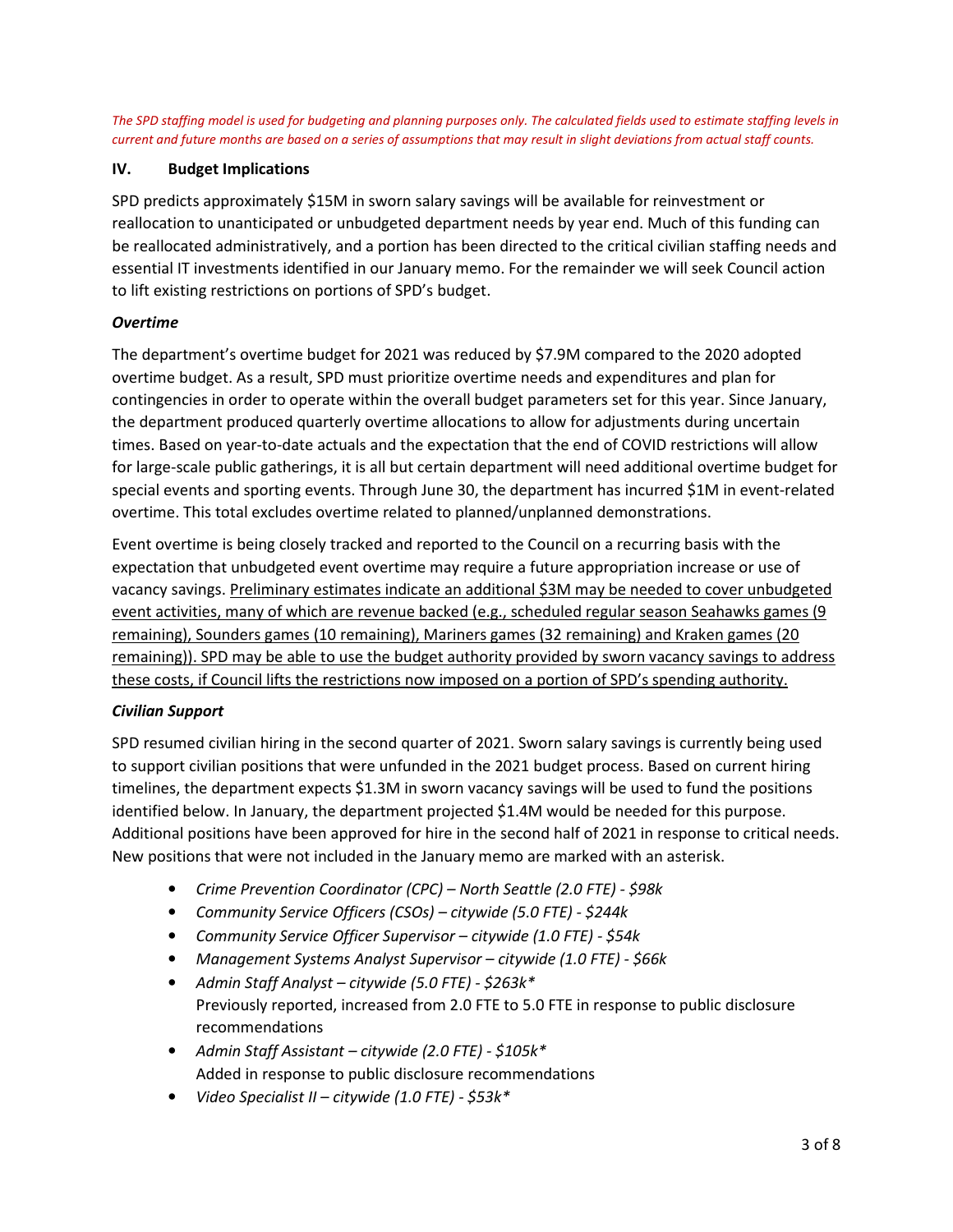Added in response to public disclosure recommendations

- Sr. Management Systems Analyst citywide (1.0 FTE) \$62k
- CID Public Safety Liaison West Precinct (1.0 FTE) \$73k\* Not included in January memo; flagged in subsequent correspondence regarding CB 119981
- Bias Crimes Coordinator citywide (1.0 FTE) \$68k\* Not included in January memo; flagged in subsequent correspondence regarding CB 119981
- Pre-BLEA Training Coordinator citywide (1.0 FTE) \$68k\* This position will develop relational policing curriculum for new police recruits and laterals to equip new officers with skills necessary to engage community and promote equitable and just police services.

The department is currently planning for the expansion of the CSO program to address the increased demand for alternative response services. SPD is prioritizing the filling of vacant CSO pockets and will initiate expansion efforts in the fourth quarter of 2021. The estimated cost to add a new CSO squad in 2021 is \$120k.

### Technology Needs

SPD has initiated the critical technology upgrades and improvements necessary to implement community safety reforms and deliver fair and equitable police services. The Data Analytics Platform, Early Intervention System and Capacity Planning Tool projects are scheduled for completion in 2021. The department plans to use sworn vacancy savings to cover the associated contract costs (est. \$2.25M).

In addition to the technology needs identified in the January memo, SPD has also reserved a portion of its sworn salary savings to finance the continuation of the Work, Scheduling and Timekeeping project in 2021 (est. \$500k) as well as consultant services provided by the National Institute for Criminal Justice Reform (NICJR), who was engaged to review and analyze calls-for-service data in connection with the reimagining policing work for \$50k.

### Hiring, Retention and Wellness

To address the sworn staff shortage, SPD is contemplating various initiatives to attract and retain qualified police employees. The department is evaluating near and long-term solutions to address the root causes of increased attrition. Investments in officer wellness efforts will not only serve staffing objectives; they also advance the City's vision for reimagining policing and improving community safety. SPD's Wellness Unit contracted with a mental health professional (MHP) and is in the process of expanding access to mental health resources for police employees (est. \$300k through 12/2022). Providing embedded MHP services represents best practices for any police wellness program by reducing barriers to support and promoting a necessary culture of care. SPD will be joining the ranks of many nationwide police departments incorporating wellness into established departmental expectations. Research connects law enforcement wellness support to decreased officer injuries and use of force and community complaints. Similar investments are currently being made at SFD.

The department has also contracted with a third-party backgrounding service (est. \$328k through 12/2022) to prevent the sworn staffing shortage in the SPD Background Unit from further impeding the hiring process.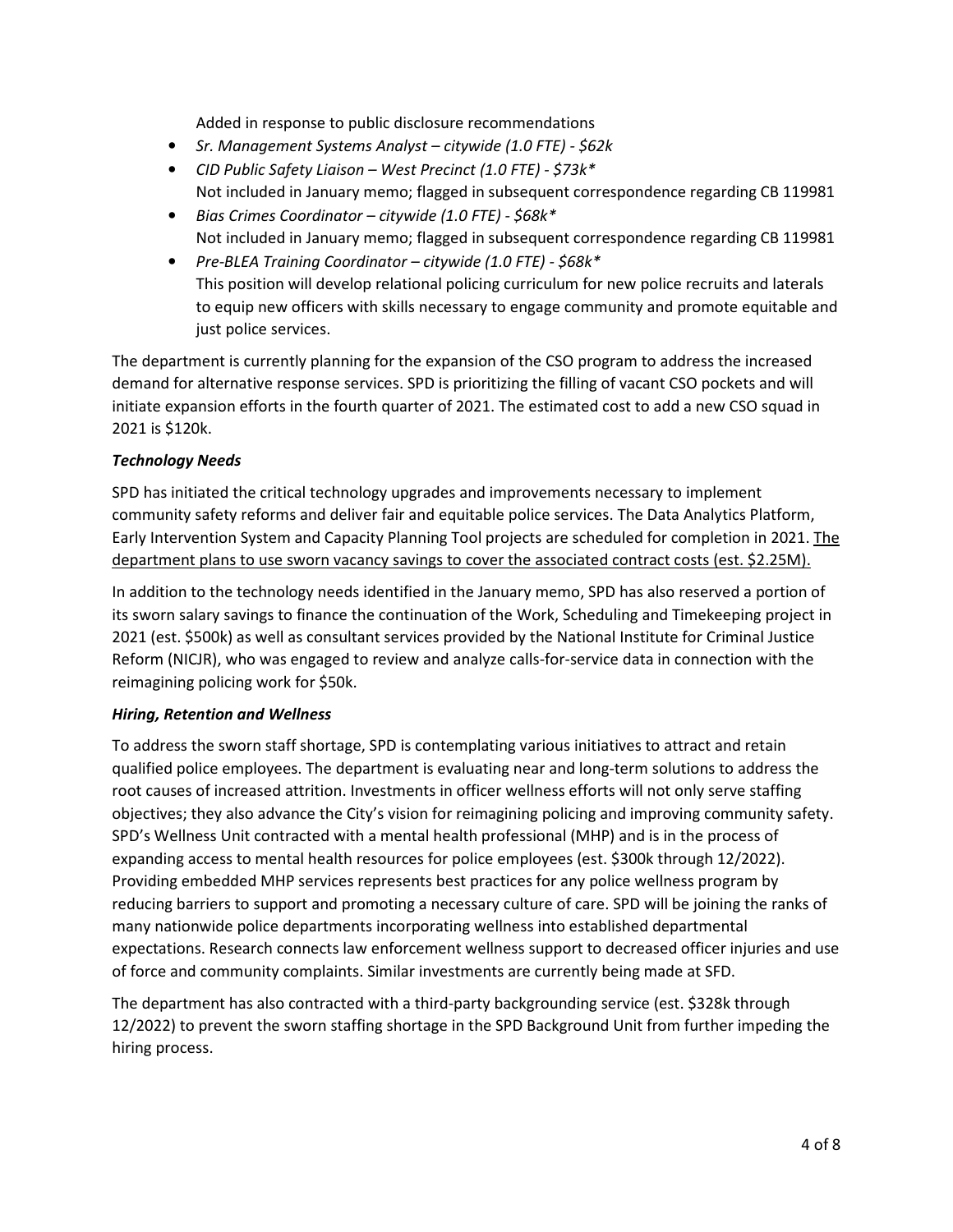Lastly, the department is also considering, with Executive support, the reinstatement of a hiring incentive program to help attract police candidates. Most agencies in the region offer incentives, ranging from \$5k to \$20k.

# Separation Pay

CB 119981 was proposed to reduce SPD's budget in 2021 for general fund reimbursement for separation pay in 2020. Due to the high number of separations in 2020 and a combined mid-year budget cut of \$19.5M, SPD was unable to absorb the increased cost of separation pay last year without additional appropriation. Similarly, SPD will be unable to absorb the separation pay overage in 2021 due to the budget cuts already imposed during the 2021 budget process. Historically, SPD used salary savings to cover this expense.

In January, SPD estimated the budget shortfall for separation pay could be as much as \$1.8M. Factoring in the year-to-date separations, the updated projected shortfall has increased. Through June 30, the department expended \$2.5M on separation payouts. The department plans to use sworn vacancy savings to cover the full budget shortfall (est. \$2.6M) unless another funding source is identified.

### Deferred Compensation

Like separation payouts, the budget for deferred compensation benefits for sworn personnel does not fully support annual expenditures. Historically, the budget shortfall has been offset by sworn salary savings. In 2019, the budget shortfall was \$880k and nearly \$400k in 2020. In 2021, the estimated shortfall is \$600k. The department will need an appropriation increase to cover the budget shortfall (est. \$602k) for the deferred compensation benefit in 2021. Sworn vacancy savings cannot be used to cover this expense without Council action to lift existing restrictions on portions of SPD's budget.

|               |                       |                    | <b>Available</b>  |
|---------------|-----------------------|--------------------|-------------------|
| Year          | <b>Revised Budget</b> | <b>Expenses</b>    | <b>Balance</b>    |
| 2018          | \$3,448,059           | \$3,911,264        | ( \$463, 205)     |
| 2019          | \$4,232,707           | \$5,112,592        | ( \$879, 885)     |
| 2020          | \$4,277,502           | \$4,665,312        | ( \$387, 810)     |
| 2021 Forecast | \$4,277,502           | $\sim$ \$4,879,522 | $\sim (5602,020)$ |

### Table 2. Deferred Compensation, 2018-2021, as of 7/8/21

# Paid Parental Leave

The City Budget Office (CBO) has historically recommended against providing City departments with an adopted budget appropriation for paid parental leave (PPL). As a relatively new benefit, CBO did not have a methodology to predict PPL needs by department. Because of this, all appropriation for PPL is kept in Finance General and distributed based on actual utilization within the departments. Because of this, SPD does not use salary savings to cover PPL costs and will continue to ask for a supplemental budget appropriation for these costs. In 2021, the department estimates backfill cost for PPL will be around \$1.8M. Through July 6, the department expended an estimated \$1M on PPL backfill. The department will need an appropriation increase from the City's Finance General reserve to cover the full unbudgeted cost of PPL backfill. Alternatively, sworn vacancy savings described above may be used to cover a portion of this expense.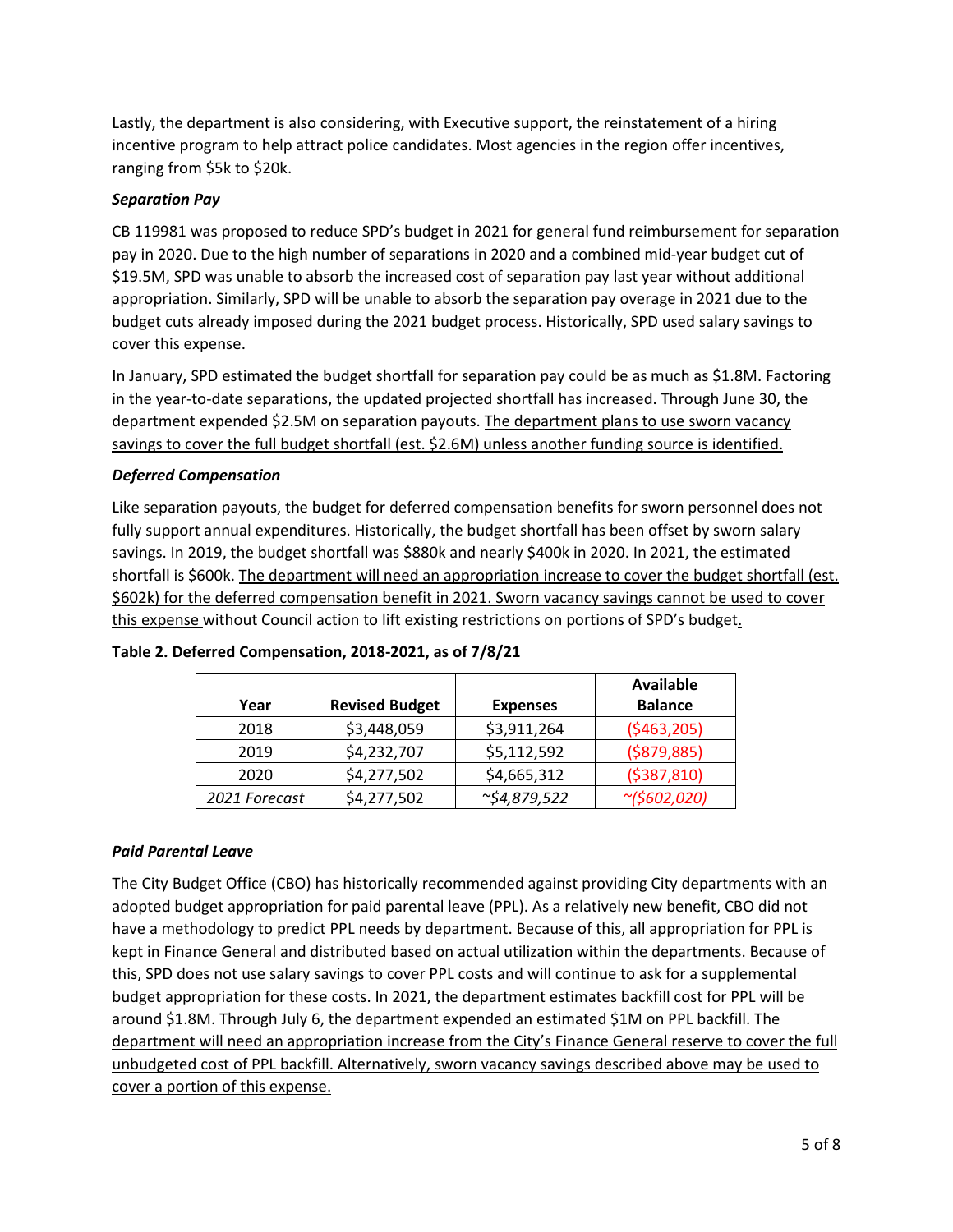# Potential COVID-Related Compensation Adjustments

The City is currently evaluating options to provide additional compensation for City employees who have been required to report to a workplace during the current pandemic. This work is ongoing and final costs have not been determined, but we recommend establishing a reserve of \$2.5 million.

### V. Community Safety Reinvestments

Following a global pandemic, a summer of protests against police brutality, and a civil rights reckoning that demanded leadership from across the country to confront our nation's history of systemic racism and oppression of BIPOC communities, the City of Seattle and SPD committed to re-envision and reimagine what public safety could look like in our City. But we are also facing enormous public safety challenges. Our region has experienced a significant increase in gun violence and firearm-related homicide over the past several years. Homicide is up 42% across the nation since the onset of COVID, and here at home, by August 2020, we had already surpassed the number of homicides recorded throughout all of 2019. At the same time, losses at SPD have resulted in increasing call times, an urgent need to shift non-emergency call responses elsewhere, and historic levels of attrition among sworn officers, as outlined above. The need to stand up alternate response models and increase administrative support and alternatives is urgent.

### Specialized Triage Response

The City of Seattle proposes to field a new specialized triage response, housed within the SFD Mobile Integrated Health (MIH) program, that will respond directly to non-criminal and non-medical calls, such as wellness checks, identified by 9-1-1 at the CSCC. Utilizing a new 9-1-1 call-taking protocol system (outlined below), dispatchers will be furnished with a new specialized triage response that will not include sworn police officer.

The specialized response model will operate out of SFD in close connection with the CSCC. SFD already operates an alternative response program – Health One – out of its Mobile Integrated Health program; location of the new team within MIH will avoid creating new silos or program gaps. The specialized triage response will be dispatched after SFD and SPD 911 determines the call is a wellness check for individuals who do not need an urgent medical or safety intervention.

Key to these efforts is removing the burden from 9-1-1 dispatchers to make an immediate determination, sight-unseen, on what the most appropriate response is for these non-emergent calls that do not require urgent medical or safety intervention. Staffing will include professionals that are experts in outreach, system navigation, behavioral health, and have tangible connections to the communities they will serve. SFD will be able to provide a warm handoff to community-based organizations and follow-up to help ensure that individuals' needs are met and to reduce the likelihood that they are called for assistance in the future. The specialized triage response startup costs for staffing and related items are estimated at \$700k for 2021.

# CSCC Dispatch Protocol System

Part of the recommendations for expanding alternative response include a new 9-1-1 protocol dispatch system now housed in the new CSCC. A protocol dispatch system allows call takers to gather essential information about incident (i.e., vehicles involved, individuals at the scene, threats to life) in a consistent and replicable manner. This ensures the call taker dispatches the correct response to the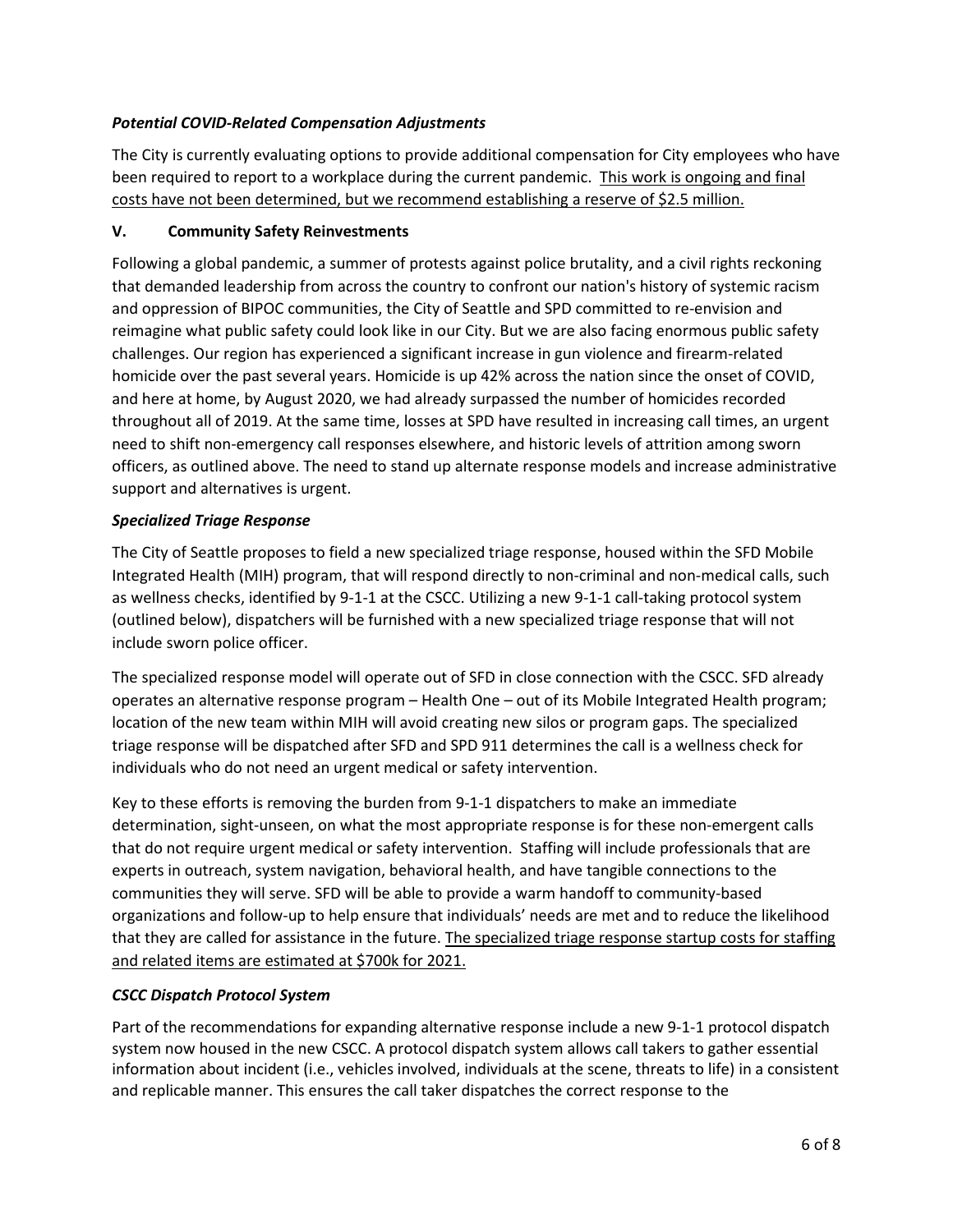incident. Additionally, the system can increase situational awareness by ensuring dispatched resources have the information they need and that callers are given clear instructions.

This proposal will help improve 9-1-1 operations by streamlining response, reducing bias among call takers, and ensuring crucial decision-making information is recorded. Additionally, this system could be built out further to also accommodate non-uniformed police response to incidents. The new system will cost \$340k in 2021.

### Peacekeepers Collective

The Regional Peacekeepers Collective is a violence prevention program that uses a public health approach to provide high-intensity engagement to young people likely to be victims or perpetrators of gun violence. The Collective connects at-risk young people to violence-prevention services by using referrals from Harborview Medical Center (HMC), the King County Prosecuting Attorney's Office, community-based outreach workers, and partner organizations to Regional Peacekeepers Collective partners.

Collective partners provide intervention, restoration, and prevention services including outreach, mentoring, wrap-around case management, and connection to family support services. Partners complete a comprehensive training on delivering these services as well as using data analysis to ensure strategic data-driven referrals and engagement with at-risk youth. The program will also implement a community engagement strategy to build awareness for public health solutions to violence.

Regional Peacekeepers launched a year-long pilot beginning on June 4, 2021, to build capacity and ramp up to full scale services with a goal to serve approximately 200 youth and their families directly impacted by gun violence. The program will require additional resources to build and maintain quality service delivery. Funding for the program will go towards staffing of project managers, family support specialists, a restoration services and administrative coordinator, in addition to local assistance for youth and family support services, training, and technical assistance. Total investment for the program through July 2023 is \$2M.

# VI. Conclusion

SPD's spending plan for the salary underspend, outlined in Table 3, addresses critical needs in the department and public safety arena.

| <b>SPD Budget Adjustments</b>       | ( \$13,749,646) |
|-------------------------------------|-----------------|
| Event Overtime - est.               | ( \$3,000,000)  |
| Civilian Support                    | ( \$1,154,000)  |
| <b>Additional CSO Unit</b>          | (\$120,000)     |
| Technology Investments (Accenture)  | (\$2,250,000)   |
| Work Scheduling Timekeeping Project | ( \$500,000]    |
| <b>NICJR Contract</b>               | ( \$50,000)     |
| SPD MHP Program                     | (\$150,000)     |
| <b>Contract Background Services</b> | (\$110,000)     |
| Hiring and Retention Incentives     | ( \$520,000]    |

Table 3. Spending Plan (Items listed in same order as above)